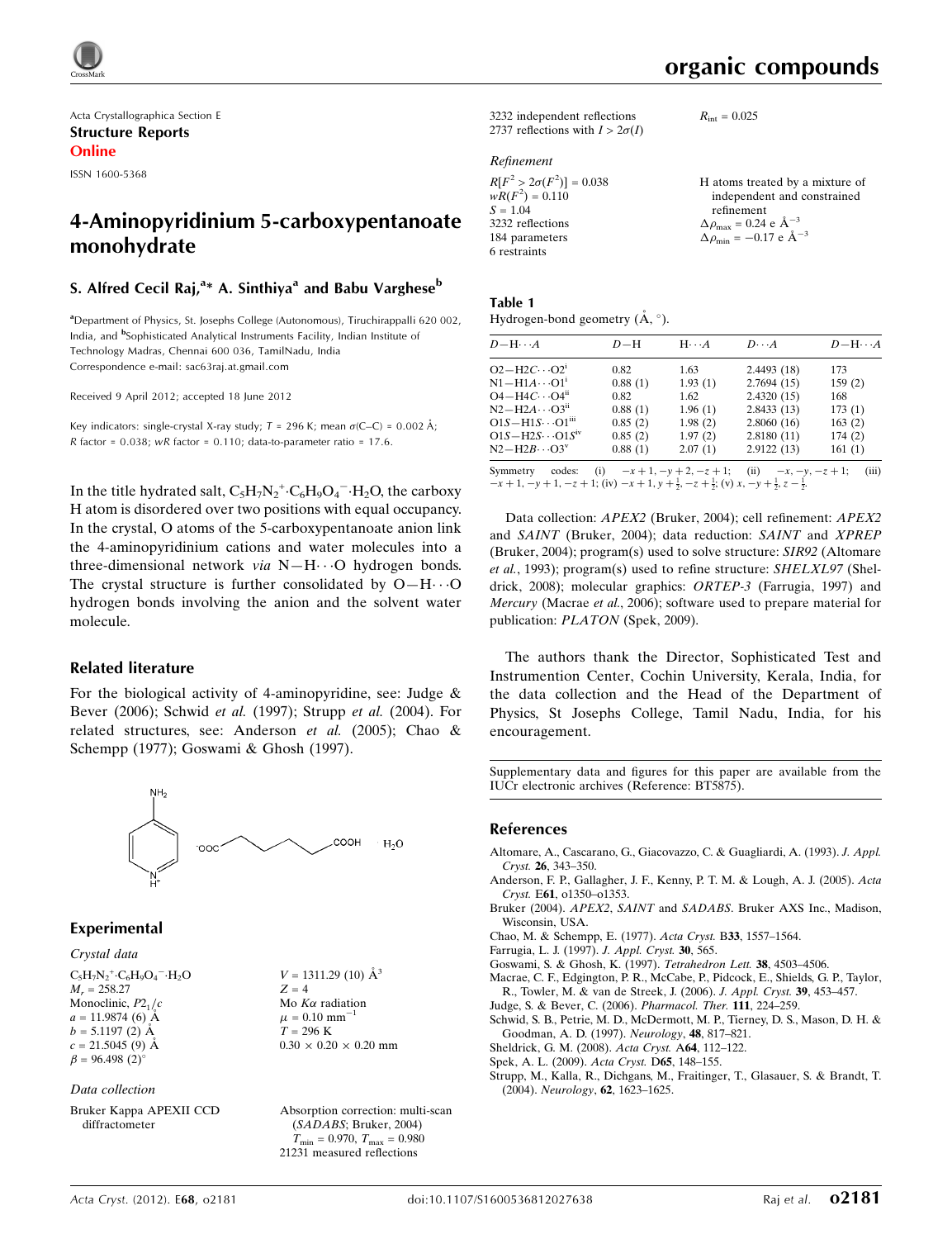# **supporting information**

### *Acta Cryst.* (2012). E**68**, o2181 [https://doi.org/10.1107/S1600536812027638]

# **4-Aminopyridinium 5-carboxypentanoate monohydrate**

# **S. Alfred Cecil Raj, A. Sinthiya and Babu Varghese**

### **S1. Comment**

4-Aminopyridine (Fampridine) is clinically used in the treatment of Lambert-Eaton myasthenic syndrome and multiple sclerosis. It prolongs action potentials by blocking potassium channels, thereby increases transmitter release at the neuromuscular junction (Judge & Bever, 2006; Schwid *et al.*, 1997; Strupp *et al.*, 2004). Hydrogen bonding plays a key role in the molecular recognition (Goswami & Ghosh, 1997).

The asymmetric unit of the title compound  $C_5H_7N_2$ ,  $C_6H_9O_4$ ,  $H_2O$  contains one 4-aminopyridinium cation, one hydrogen adipate anion and one water molecule. In the hydrogen adipate anion the hydrogen atom of the COOH group is equally disordered (50:50) over two atomic sites. Figure 1 shows the asymmetric unit of the title compound  $C_5H_7N_2$ ,  $C_6H_9O_4$ ,  $H_2O$ , showing 30% displacement ellipsoid probability and the atom numbering scheme. Cation link the oxygen ends of two adjacent carboxylate of anions. Bonding of the H atom to both pyridine ring N atom and amine group N atom of 4 aminopyridinium gives an ion to give the resonance structure.

The bond lengths and angles of 4-aminopyridinium cation agree with those previously reported (Chao & Schempp, 1977; Anderson *et al.*, 2005). A decrease in the C1–N2 bond length 1.3243 (17) Å is observed. Protonation of N1 of the 4-aminopyridinium results in widening of the C4–N1–C3, 120.41 (13)° which is 115.25 (3)° in the neutral 4-aminopyridinium molecule (Chao & Schempp, 1977; Anderson *et al.*, 2005).

In the molecular packing the title compound is mainly decided by N—H…O and O—H…O hydrogen bonds. The 4aminopyridinium cations and hydrogen adipate anions are linked through two N—H···O and O—H···O hydrogen bonds (Table 1) forming an infinite molecular chain built from  $R_4$ <sup>4</sup>(23) motif. The adjacent lattice water molecules in the crystal is linked through O1S—H2S···O1 hydrogen bond forming an infinite water chain extending along the [0 1 0] direction and the water chains connects the adjacent anionic-cationic chain building up a three dimensional network thus stabilizing the crystalline solid. The hydrogen bonded network is shown in Figure 2

### **S2. Experimental**

All the reagents used for the preparation of sample are analytical grade and the solutions are prepared using pure deionized water. Solutions of 4 aminopyridine and adipic acid in water (20 ml) each are mixed in molar ratio of one isto two. The solution was uniformly stirred for 30 min and heated at 303 K for 2 h. The resulting solution was allowed to cool slowly to room temperature. Colorless crystals were obtained by slow evaporation after a period of two weeks.

### **S3. Refinement**

The hydrogen atom of the carboxyl group, which is disordered over two sites with equal occupancy, was located in a difference electron density map and allowed to ride on the parent O atom with  $d(O-H) = 0.82$  Å and  $U_{iso}(H) = 1.5$   $U_{eq}(O)$ . The water H atoms and the H atoms bonded to N atoms were isotropically refined with distance restraints of d(O– H)=0.86 (2) Å and  $d(N-H)=0.88$  (1) Å, respectively. The H $\cdot\cdot$ -H distance in the water molecule was restrained to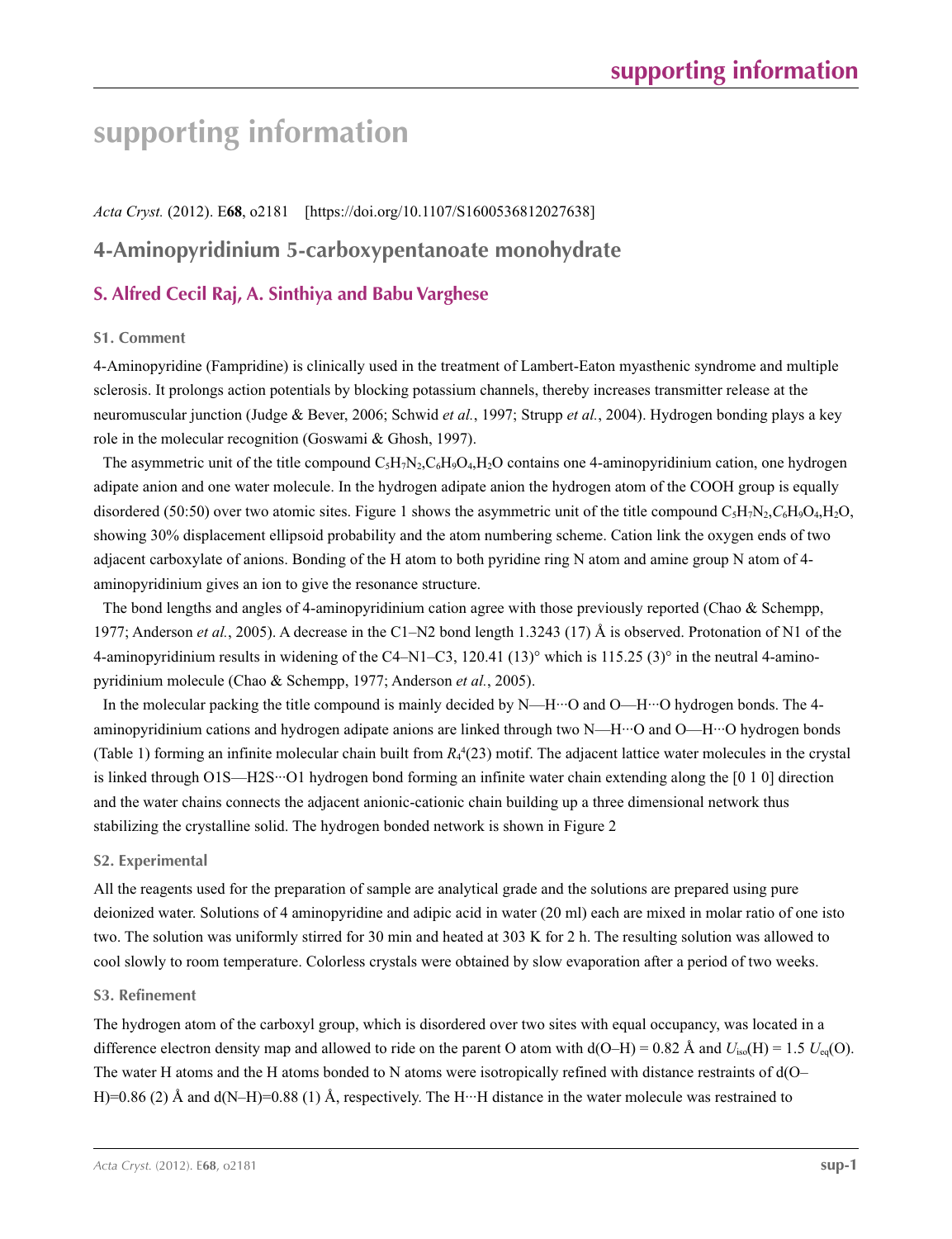

1.36 (4)Å. The carbon H atoms were positioned geometrically and refined using a riding model with C–H = 0.93–0.97 Å and with  $U_{iso}(H) = 1.2U_{eq}(C)$  or  $1.5U_{eq}(C)$  for methyl groups.

## **Figure 1**

The asymmetric unit of the title compound showing 30% probability displacement ellipsoids and the atomic numbering.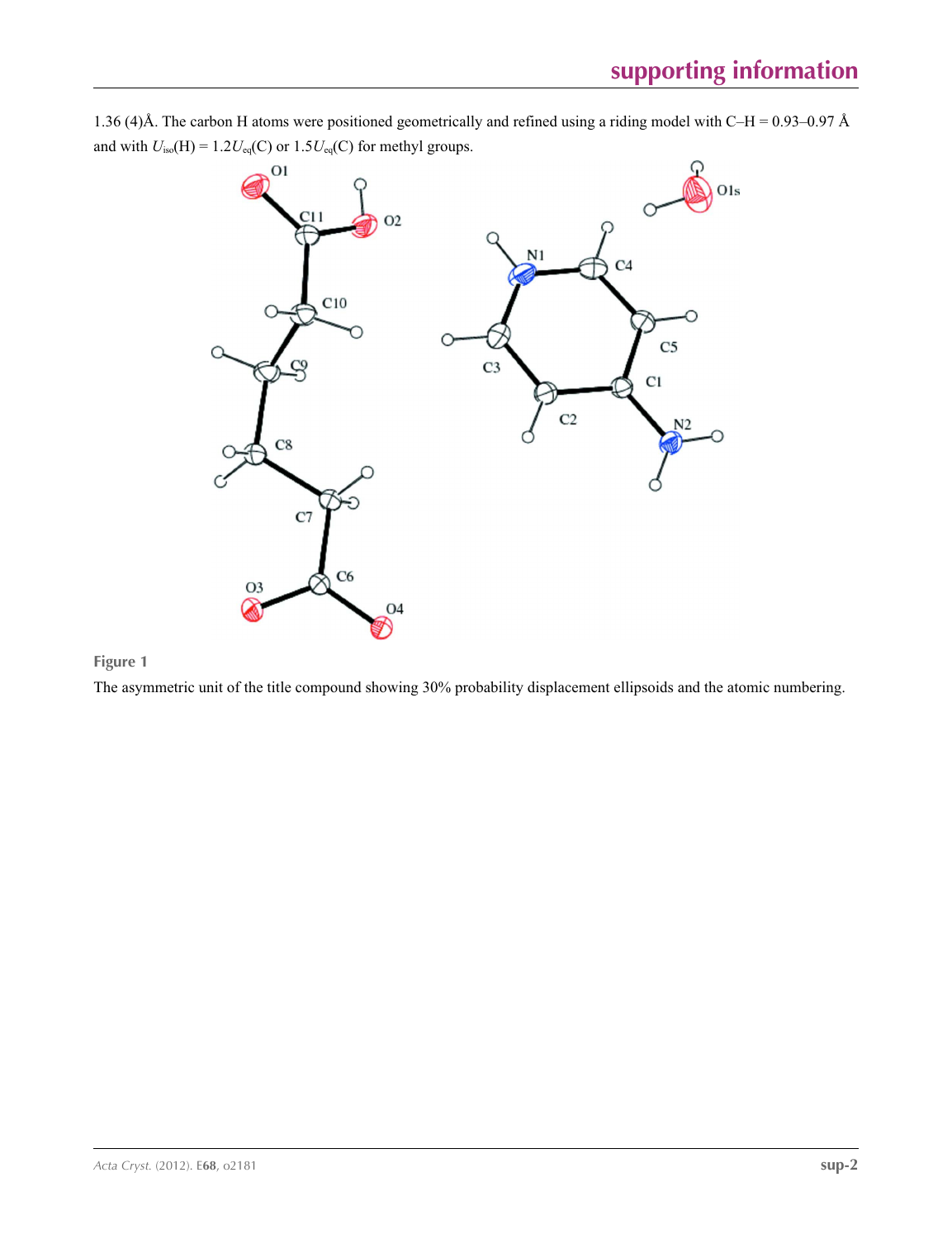

### **Figure 2**

The crystal packing of the title compound, viewed approximately down *b* axis. Hydrogen bonds are shown as dashed lines.

**4-Aminopyridinium 5-carboxypentanoate monohydrate** 

*Crystal data*

| $C_5H_7N_2$ <sup>+</sup> · $C_6H_9O_4$ <sup>-</sup> · $H_2O$ |
|--------------------------------------------------------------|
| $M_r = 258.27$                                               |
| Monoclinic, $P2_1/c$                                         |
| Hall symbol: -P 2ybc                                         |
| $a = 11.9874(6)$ Å                                           |
| $b = 5.1197(2)$ Å                                            |
| $c = 21.5045(9)$ Å                                           |
| $\beta$ = 96.498 (2) <sup>o</sup>                            |
| $V = 1311.29$ (10) Å <sup>3</sup>                            |
| $Z = 4$                                                      |
|                                                              |

 $F(000) = 552$ *D*<sub>x</sub> = 1.308 Mg m<sup>-3</sup> Mo *Kα* radiation, *λ* = 0.71073 Å Cell parameters from 9976 reflections  $\theta$  = 4.8–56.6°  $\mu$  = 0.10 mm<sup>-1</sup>  $T = 296 \text{ K}$ Block, colourless  $0.30 \times 0.20 \times 0.20$  mm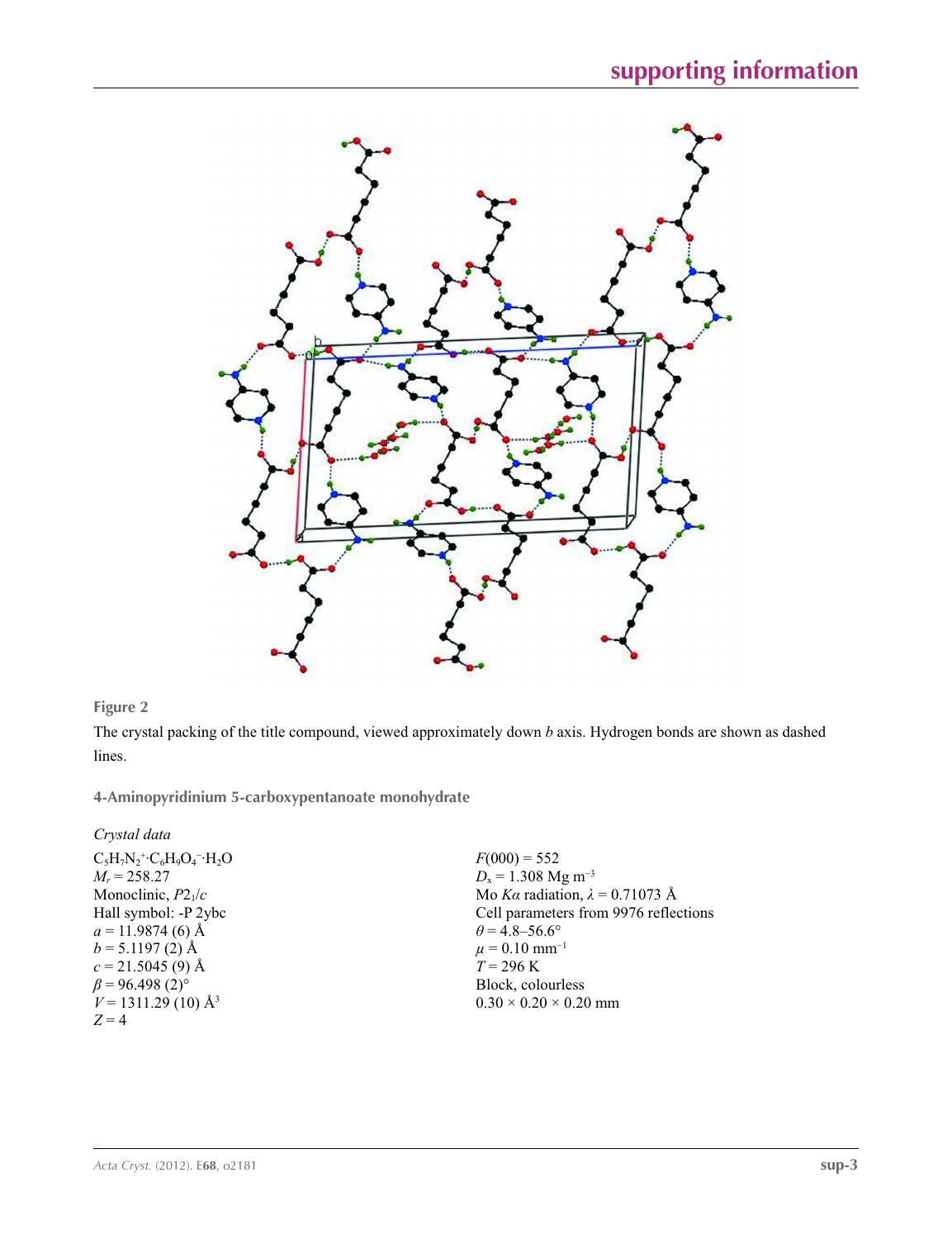*Data collection*

| Bruker Kappa APEXII CCD<br>diffractometer<br>Radiation source: fine-focus sealed tube<br>Graphite monochromator<br>$\omega$ and $\varphi$ scan<br>Absorption correction: multi-scan<br>(SADABS; Bruker, 2004)<br>$T_{\min}$ = 0.970, $T_{\max}$ = 0.980<br>Refinement | 21231 measured reflections<br>3232 independent reflections<br>2737 reflections with $I > 2\sigma(I)$<br>$R_{\text{int}} = 0.025$<br>$\theta_{\text{max}} = 28.4^{\circ}, \theta_{\text{min}} = 3.4^{\circ}$<br>$h = -15 \rightarrow 15$<br>$k = -6 \rightarrow 6$<br>$l = -28 \rightarrow 28$ |
|-----------------------------------------------------------------------------------------------------------------------------------------------------------------------------------------------------------------------------------------------------------------------|-----------------------------------------------------------------------------------------------------------------------------------------------------------------------------------------------------------------------------------------------------------------------------------------------|
| Refinement on $F^2$                                                                                                                                                                                                                                                   | Hydrogen site location: inferred from                                                                                                                                                                                                                                                         |
| Least-squares matrix: full                                                                                                                                                                                                                                            | neighbouring sites                                                                                                                                                                                                                                                                            |
| $R[F^2 > 2\sigma(F^2)] = 0.038$                                                                                                                                                                                                                                       | H atoms treated by a mixture of independent                                                                                                                                                                                                                                                   |
| $wR(F^2) = 0.110$                                                                                                                                                                                                                                                     | and constrained refinement                                                                                                                                                                                                                                                                    |
| $S = 1.04$                                                                                                                                                                                                                                                            | $w = 1/[\sigma^2(F_0^2) + (0.0506P)^2 + 0.3091P]$                                                                                                                                                                                                                                             |
| 3232 reflections                                                                                                                                                                                                                                                      | where $P = (F_0^2 + 2F_c^2)/3$                                                                                                                                                                                                                                                                |
| 184 parameters                                                                                                                                                                                                                                                        | $(\Delta/\sigma)_{\text{max}} = 0.001$                                                                                                                                                                                                                                                        |
| 6 restraints                                                                                                                                                                                                                                                          | $\Delta\rho_{\text{max}} = 0.24$ e Å <sup>-3</sup>                                                                                                                                                                                                                                            |
| Primary atom site location: structure-invariant                                                                                                                                                                                                                       | $\Delta\rho_{\rm min}$ = -0.17 e Å <sup>-3</sup>                                                                                                                                                                                                                                              |
| direct methods                                                                                                                                                                                                                                                        | Extinction correction: SHELXL97 (Sheldrick,                                                                                                                                                                                                                                                   |
| Secondary atom site location: difference Fourier                                                                                                                                                                                                                      | 2008), $Fc^* = kFc[1+0.001xFc^2\lambda^3/sin(2\theta)]^{-1/4}$                                                                                                                                                                                                                                |
| map                                                                                                                                                                                                                                                                   | Extinction coefficient: 0.038 (3)                                                                                                                                                                                                                                                             |

### *Special details*

**Geometry**. All e.s.d.'s (except the e.s.d. in the dihedral angle between two l.s. planes) are estimated using the full covariance matrix. The cell e.s.d.'s are taken into account individually in the estimation of e.s.d.'s in distances, angles and torsion angles; correlations between e.s.d.'s in cell parameters are only used when they are defined by crystal symmetry. An approximate (isotropic) treatment of cell e.s.d.'s is used for estimating e.s.d.'s involving l.s. planes.

**Refinement**. Refinement of  $F^2$  against ALL reflections. The weighted *R*-factor  $wR$  and goodness of fit *S* are based on  $F^2$ , conventional *R*-factors *R* are based on *F*, with *F* set to zero for negative *F*<sup>2</sup>. The threshold expression of  $F^2 > \sigma(F^2)$  is used only for calculating *R*-factors(gt) *etc*. and is not relevant to the choice of reflections for refinement. *R*-factors based on *F*<sup>2</sup> are statistically about twice as large as those based on *F*, and *R*- factors based on ALL data will be even larger.

*Fractional atomic coordinates and isotropic or equivalent isotropic displacement parameters (Å<sup>2</sup>)* 

|                  | $\mathcal{X}$ | $\mathcal{V}$ | $\boldsymbol{Z}$ | $U_{\rm iso}*/U_{\rm eq}$ | Occ. (2) |
|------------------|---------------|---------------|------------------|---------------------------|----------|
| C <sub>1</sub>   | 0.15377(9)    | 0.4793(2)     | 0.31363(5)       | 0.0355(2)                 |          |
| C <sub>2</sub>   | 0.17198(10)   | 0.4887(3)     | 0.37922(5)       | 0.0471(3)                 |          |
| H2               | 0.1338        | 0.3748        | 0.4031           | $0.057*$                  |          |
| C <sub>3</sub>   | 0.24500(12)   | 0.6634(3)     | 0.40748(6)       | 0.0583(4)                 |          |
| H <sub>3</sub>   | 0.2567        | 0.6687        | 0.4510           | $0.070*$                  |          |
| C4               | 0.28575(11)   | 0.8266(3)     | 0.31185(7)       | 0.0540(3)                 |          |
| H4               | 0.3251        | 0.9439        | 0.2895           | $0.065*$                  |          |
| C <sub>5</sub>   | 0.21437(10)   | 0.6572(3)     | 0.28057(6)       | 0.0456(3)                 |          |
| H <sub>5</sub>   | 0.2050        | 0.6576        | 0.2370           | $0.055*$                  |          |
| C <sub>6</sub>   | 0.05042(9)    | 0.0846(2)     | 0.59628(5)       | 0.0365(2)                 |          |
| C7               | 0.12933(10)   | 0.2870(2)     | 0.57471(5)       | 0.0399(3)                 |          |
| H7A              | 0.1793        | 0.2027        | 0.5485           | $0.048*$                  |          |
| H7B              | 0.0857        | 0.4158        | 0.5493           | $0.048*$                  |          |
| C8               | 0.19886(11)   | 0.4250(3)     | 0.62766(6)       | 0.0484(3)                 |          |
| H <sub>8</sub> A | 0.2410        | 0.2958        | 0.6537           | $0.058*$                  |          |
|                  |               |               |                  |                           |          |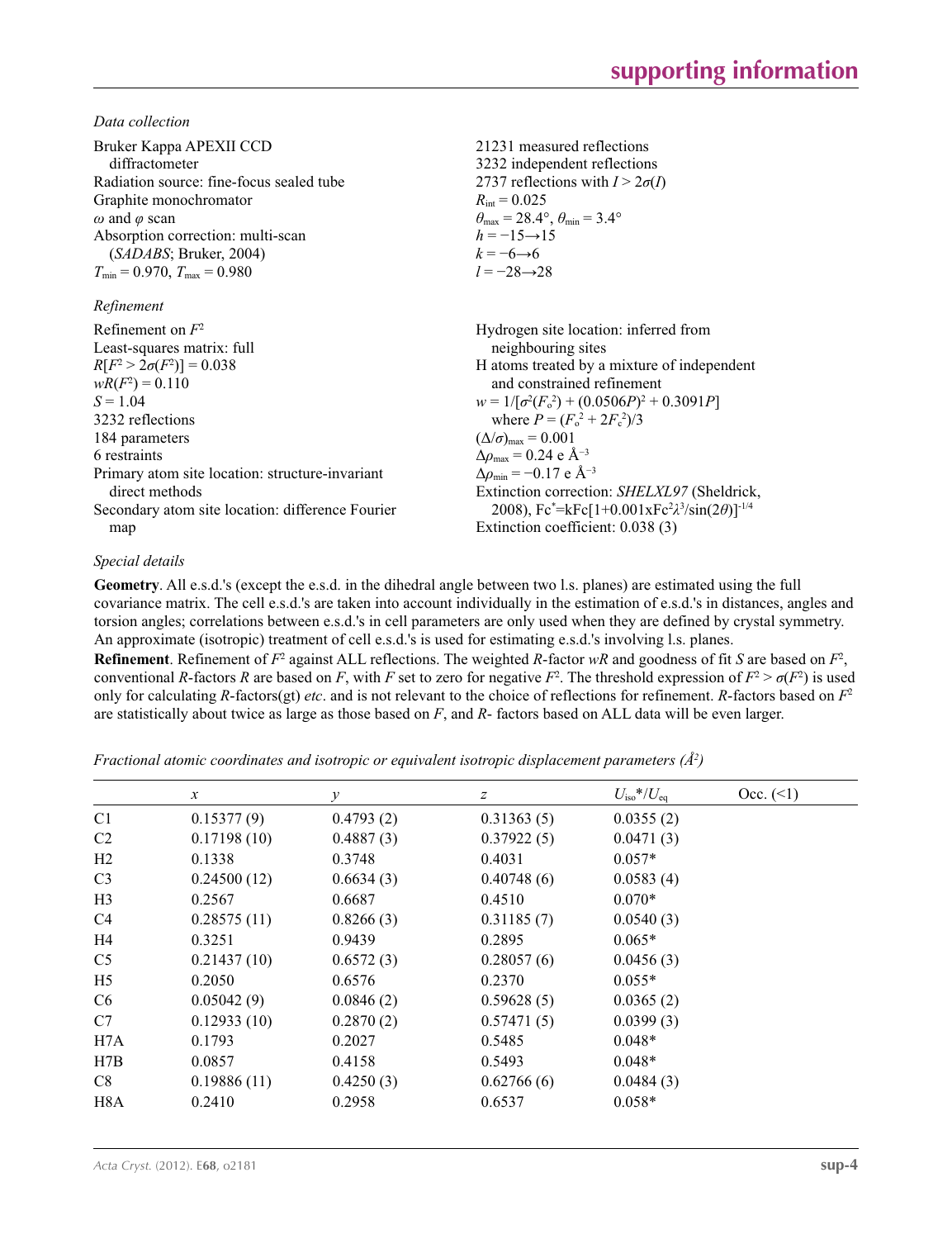| H8B              | 0.1489        | 0.5131         | 0.6533     | $0.058*$     |      |
|------------------|---------------|----------------|------------|--------------|------|
| C9               | 0.28055(11)   | 0.6242(3)      | 0.60591(6) | 0.0497(3)    |      |
| H9A              | 0.2408        | 0.7332         | 0.5738     | $0.060*$     |      |
| H9B              | 0.3070        | 0.7360         | 0.6409     | $0.060*$     |      |
| C10              | 0.38119(10)   | 0.5025(2)      | 0.58006(6) | 0.0451(3)    |      |
| H10A             | 0.4197        | 0.3861         | 0.6110     | $0.054*$     |      |
| H10B             | 0.3563        | 0.4010         | 0.5430     | $0.054*$     |      |
| C11              | 0.46060(10)   | 0.7138(2)      | 0.56373(6) | 0.0428(3)    |      |
| N1               | 0.30125(10)   | 0.8299(3)      | 0.37434(6) | 0.0569(3)    |      |
| N2               | 0.08259(9)    | 0.3108(2)      | 0.28417(5) | 0.0453(3)    |      |
| O <sub>1</sub>   | 0.54037(8)    | 0.7786(2)      | 0.60138(4) | 0.0611(3)    |      |
| O <sub>2</sub>   | 0.43660(8)    | 0.8222(2)      | 0.51080(4) | 0.0612(3)    |      |
| H2C              | 0.4821        | 0.9385         | 0.5065     | $0.092*$     | 0.50 |
| O <sub>3</sub>   | 0.04538(8)    | 0.04862(19)    | 0.65223(3) | 0.0499(2)    |      |
| O <sub>4</sub>   | $-0.00945(8)$ | $-0.04767(19)$ | 0.55455(4) | 0.0529(3)    |      |
| H4C              | 0.0036        | 0.0002         | 0.5197     | $0.079*$     | 0.50 |
| O <sub>1</sub> S | 0.46992(12)   | 0.2870(2)      | 0.26985(6) | 0.0725(3)    |      |
| H1S              | 0.4605(19)    | 0.299(4)       | 0.3083(8)  | $0.097(7)$ * |      |
| H2S              | 0.4831(18)    | 0.439(3)       | 0.2567(9)  | $0.086(6)$ * |      |
| H2A              | 0.0462(12)    | 0.203(3)       | 0.3067(6)  | $0.053(4)$ * |      |
| H2B              | 0.0745(12)    | 0.313(3)       | 0.2430(4)  | $0.053(4)$ * |      |
| H <sub>1</sub> A | 0.3493(14)    | 0.946(3)       | 0.3920(9)  | $0.086(6)$ * |      |
|                  |               |                |            |              |      |

*Atomic displacement parameters (Å2 )*

|                  | $U^{11}$   | $\mathcal{I}^{22}$ | $\mathcal{I}^{\beta 3}$ | $U^{12}$     | $U^{13}$     | $U^{23}$     |  |
|------------------|------------|--------------------|-------------------------|--------------|--------------|--------------|--|
| C1               | 0.0339(5)  | 0.0370(5)          | 0.0351(5)               | $-0.0015(4)$ | 0.0027(4)    | 0.0036(4)    |  |
| C <sub>2</sub>   | 0.0455(6)  | 0.0604(8)          | 0.0347(5)               | $-0.0141(6)$ | 0.0012(4)    | 0.0058(5)    |  |
| C <sub>3</sub>   | 0.0531(7)  | 0.0773(10)         | 0.0425(6)               | $-0.0154(7)$ | $-0.0037(5)$ | $-0.0034(6)$ |  |
| C <sub>4</sub>   | 0.0480(7)  | 0.0489(7)          | 0.0664(8)               | $-0.0129(6)$ | 0.0120(6)    | 0.0056(6)    |  |
| C <sub>5</sub>   | 0.0490(6)  | 0.0471(7)          | 0.0417(6)               | $-0.0078(5)$ | 0.0100(5)    | 0.0066(5)    |  |
| C <sub>6</sub>   | 0.0401(5)  | 0.0407(6)          | 0.0288(5)               | $-0.0098(4)$ | 0.0043(4)    | 0.0018(4)    |  |
| C7               | 0.0452(6)  | 0.0423(6)          | 0.0328(5)               | $-0.0134(5)$ | 0.0065(4)    | 0.0032(4)    |  |
| C8               | 0.0515(7)  | 0.0563(7)          | 0.0397(6)               | $-0.0230(6)$ | 0.0153(5)    | $-0.0117(5)$ |  |
| C9               | 0.0516(7)  | 0.0442(7)          | 0.0563(7)               | $-0.0187(5)$ | 0.0188(5)    | $-0.0135(6)$ |  |
| C10              | 0.0440(6)  | 0.0410(6)          | 0.0514(6)               | $-0.0128(5)$ | 0.0099(5)    | $-0.0018(5)$ |  |
| C11              | 0.0400(6)  | 0.0465(6)          | 0.0432(6)               | $-0.0132(5)$ | 0.0102(5)    | $-0.0047(5)$ |  |
| N1               | 0.0461(6)  | 0.0573(7)          | 0.0655(7)               | $-0.0173(5)$ | $-0.0017(5)$ | $-0.0092(6)$ |  |
| N2               | 0.0523(6)  | 0.0483(6)          | 0.0341(5)               | $-0.0157(5)$ | 0.0001(4)    | 0.0034(4)    |  |
| O <sub>1</sub>   | 0.0579(6)  | 0.0719(7)          | 0.0512(5)               | $-0.0319(5)$ | $-0.0036(4)$ | 0.0079(5)    |  |
| O <sub>2</sub>   | 0.0593(6)  | 0.0768(7)          | 0.0457(5)               | $-0.0360(5)$ | $-0.0023(4)$ | 0.0098(5)    |  |
| O <sub>3</sub>   | 0.0613(5)  | 0.0607(6)          | 0.0280(4)               | $-0.0249(4)$ | 0.0064(3)    | 0.0027(4)    |  |
| O <sub>4</sub>   | 0.0644(6)  | 0.0639(6)          | 0.0303(4)               | $-0.0343(5)$ | 0.0050(4)    | $-0.0007(4)$ |  |
| O <sub>1</sub> S | 0.1089(10) | 0.0509(6)          | 0.0616(7)               | $-0.0080(6)$ | 0.0267(7)    | $-0.0044(5)$ |  |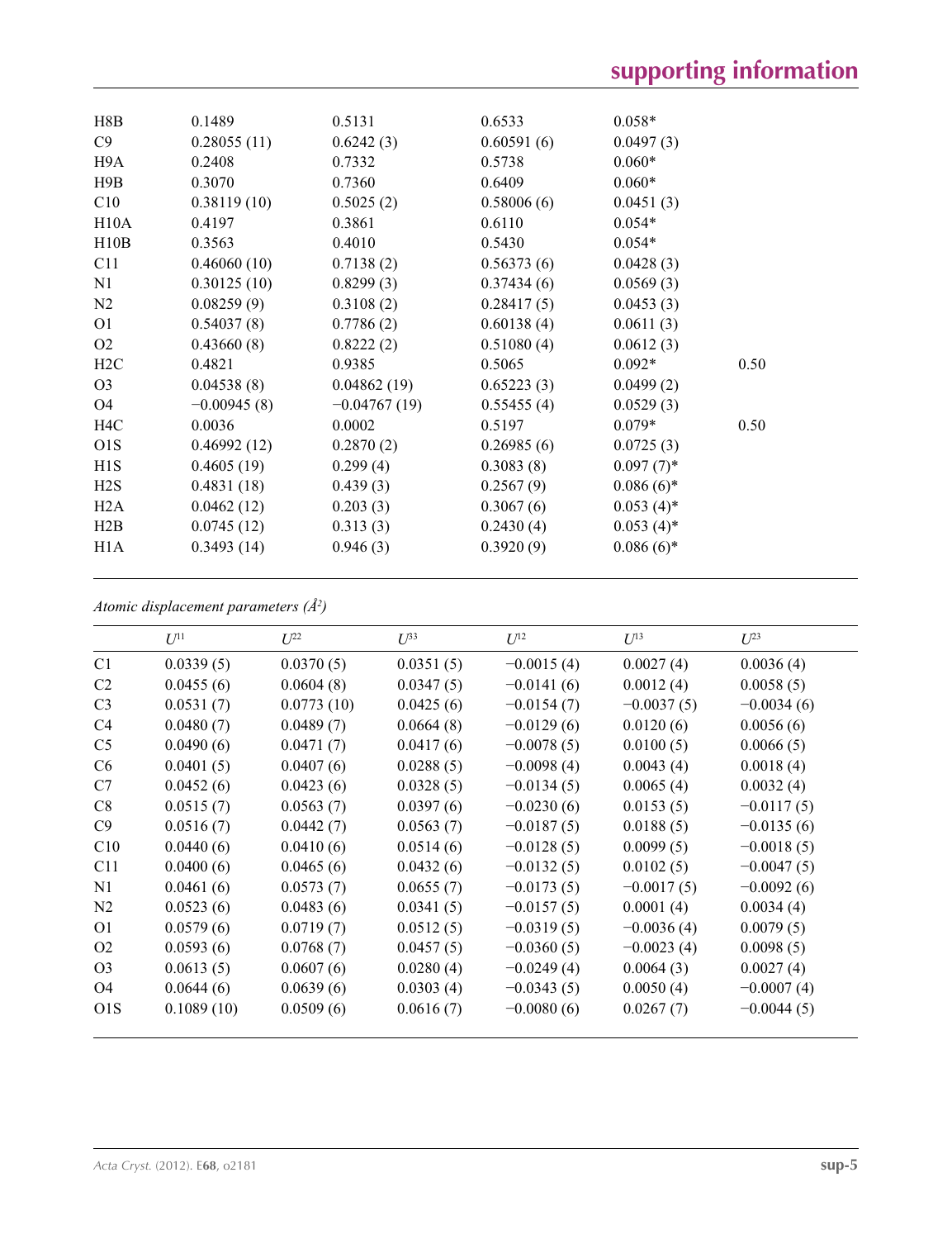*Geometric parameters (Å, º)*

| $C1 - N2$        | 1.3234(15) | $C8 - H8A$         | 0.9700     |  |
|------------------|------------|--------------------|------------|--|
| $C1-C2$          | 1.4036(15) | $C8 - H8B$         | 0.9700     |  |
| $C1 - C5$        | 1.4070(15) | $C9 - C10$         | 1.5179(18) |  |
| $C2-C3$          | 1.3475(19) | $C9 - H9A$         | 0.9700     |  |
| $C2-H2$          | 0.9300     | $C9 - H9B$         | 0.9700     |  |
| $C3 - N1$        | 1.3407(19) | $C10-C11$          | 1.5085(16) |  |
| $C3-H3$          | 0.9300     | $C10 - H10A$       | 0.9700     |  |
| $C4 - N1$        | 1.3357(19) | $C10 - H10B$       | 0.9700     |  |
| $C4 - C5$        | 1.3440(19) | $C11 - O1$         | 1.2266(15) |  |
| $C4 - H4$        | 0.9300     | $C11 - 02$         | 1.2697(16) |  |
| $C5 - H5$        | 0.9300     | $N1 - H1A$         | 0.882(9)   |  |
| $C6 - O3$        | 1.2255(12) | $N2-H2A$           | 0.883(9)   |  |
| $C6 - O4$        | 1.2778(13) | $N2 - H2B$         | 0.879(9)   |  |
| $C6 - C7$        | 1.5110(14) | $O2 - H2C$         | 0.8200     |  |
| $C7-C8$          | 1.5084(16) | $O4 - H4C$         | 0.8200     |  |
| $C7 - H7A$       | 0.9700     | $O1S - H1S$        | 0.850(15)  |  |
| $C7 - H7B$       | 0.9700     | $O1S - H2S$        | 0.850(15)  |  |
| $C8-C9$          | 1.5236(16) |                    |            |  |
|                  |            |                    |            |  |
| $N2-C1-C2$       | 121.45(10) | $C7-C8-HBB$        | 108.8      |  |
| $N2-C1-C5$       | 121.47(10) | $C9-C8-H8B$        | 108.8      |  |
| $C2-C1-C5$       | 117.08(10) | H8A-C8-H8B         | 107.7      |  |
| $C3-C2-C1$       | 119.67(11) | $C10-C9-C8$        | 113.76(11) |  |
| $C3-C2-H2$       | 120.2      | С10-С9-Н9А         | 108.8      |  |
| $C1-C2-H2$       | 120.2      | С8-С9-Н9А          | 108.8      |  |
| $N1-C3-C2$       | 121.50(12) | C10-C9-H9B         | 108.8      |  |
| $N1-C3-H3$       | 119.3      | $C8-C9-$ H9B       | 108.8      |  |
| $C2-C3-H3$       | 119.3      | Н9А-С9-Н9В         | 107.7      |  |
| $N1-C4-C5$       | 121.32(12) | $C11 - C10 - C9$   | 109.86(10) |  |
| $N1-C4-H4$       | 119.3      | $C11 - C10 - H10A$ | 109.7      |  |
| $C5-C4-H4$       | 119.3      | C9-C10-H10A        | 109.7      |  |
| $C4-C5-C1$       | 120.05(12) | $C11 - C10 - H10B$ | 109.7      |  |
| $C4-C5-H5$       | 120.0      | C9-C10-H10B        | 109.7      |  |
| $C1-C5-H5$       | 120.0      | H10A-C10-H10B      | 108.2      |  |
| $O3-C6-O4$       | 121.58(10) | $O1 - C11 - O2$    | 123.65(11) |  |
| $O3-C6-C7$       | 120.43(10) | $O1 - C11 - C10$   | 120.38(11) |  |
| $O4 - C6 - C7$   | 117.98(9)  | $O2 - C11 - C10$   | 115.92(10) |  |
| $C8-C7-C6$       | 113.65(9)  | $C4 - N1 - C3$     | 120.38(11) |  |
| $C8-C7-H7A$      | 108.8      | $C4 - N1 - H1A$    | 116.8(13)  |  |
| $C6-C7-H7A$      | 108.8      | $C3-M1-H1A$        | 122.8(13)  |  |
| $C8-C7-H7B$      | 108.8      | $Cl-M2-H2A$        | 118.6(10)  |  |
| $C6-C7-H7B$      | 108.8      | $Cl-M2-H2B$        | 117.6(10)  |  |
| $H7A - C7 - H7B$ | 107.7      | $H2A - N2 - H2B$   | 123.8(14)  |  |
| $C7 - C8 - C9$   | 113.65(10) | $C11 - 02 - H2C$   | 109.5      |  |
| $C7-C8-H8A$      | 108.8      | $C6 - O4 - H4C$    | 109.5      |  |
| $C9-C8-H8A$      | 108.8      | $H1S - O1S - H2S$  | 108(2)     |  |